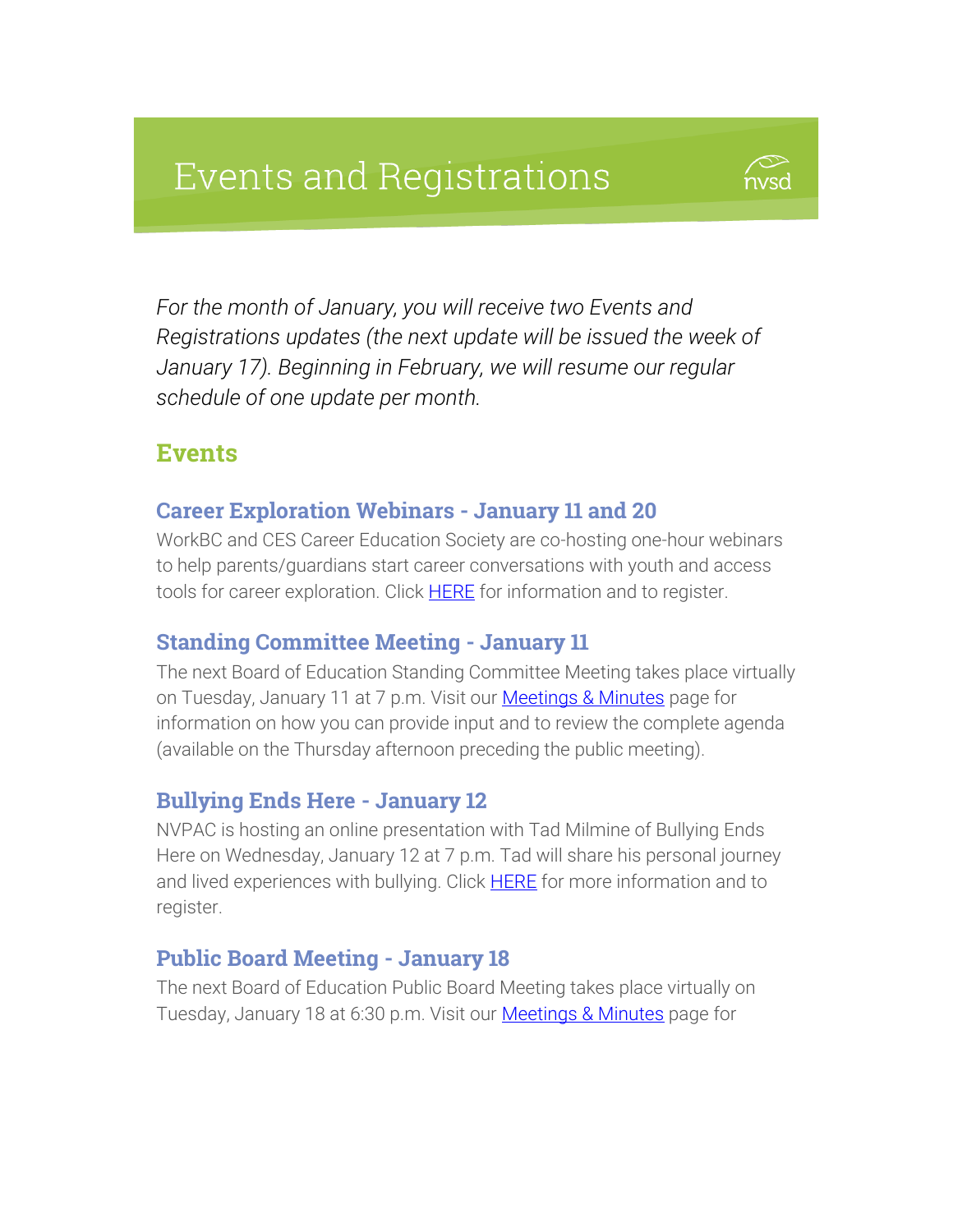information on how you can provide input and to review the agenda and board package (available on the Thursday afternoon preceding the public meeting).

#### Late French Immersion Information Session - January 19

An information session for Grade 5 students and their families interested in registering in the Late French Immersion program (Grade 6 entry) will be available [HERE](http://track.spe.schoolmessenger.com/f/a/WJIm1B-03zH3bjokv-N_Tg~~/AAAAAQA~/RgRjvfJFP0RYaHR0cHM6Ly93d3cuc2Q0NC5jYS9Qcm9ncmFtc1NlcnZpY2VzL0ZyZW5jaEltbWVyc2lvbi9MYXRlSW1tZXJzaW9uL1BhZ2VzL2RlZmF1bHQuYXNweCMvPVcHc2Nob29sbUIKYdXFvtxh17tMV1IVbGRhbGxhdmVjY2hpYUBzZDQ0LmNhWAQAAAAC) starting Wednesday, January 19. The session will be prerecorded and available to watch at your convenience. For more information about the program, visit our **Late French Immersion** page.

# Supporting Youth being Targeted by Aggression, Cyberbullying, Threats, Hacks and Violence - January 19

NVPAC is hosting the White Hatters for an online presentation on Cyberbullying on Wednesday, January 19 at 7 p.m. Learn how to support youth who may find themselves subject to various forms of aggression online. Click **[HERE](https://www.eventbrite.ca/e/cyber-bullying-tickets-184112494427)** for more information and to register.

# BC Secondary School Graduation Requirements Workshop - January 27

Presented by Impact North Shore (formerly North Shore Multicultural Society), this virtual workshop covers topics including graduation requirements, required vs. elective courses, provincial exams, and the importance of extracurricular activities. The workshop is open to newcomers and immigrant families. Click **HERE** for more information.

#### NVSD Chess Championship - February 4

After a one-year hiatus due to COVID-19, the NVSD Chess Championship returns\* on Friday, February 4. The tournament will be hosted at Carson Graham Secondary.

Registration is open to all NVSD students, and all skill levels are welcome. There is both an elementary and secondary division for players to enter. While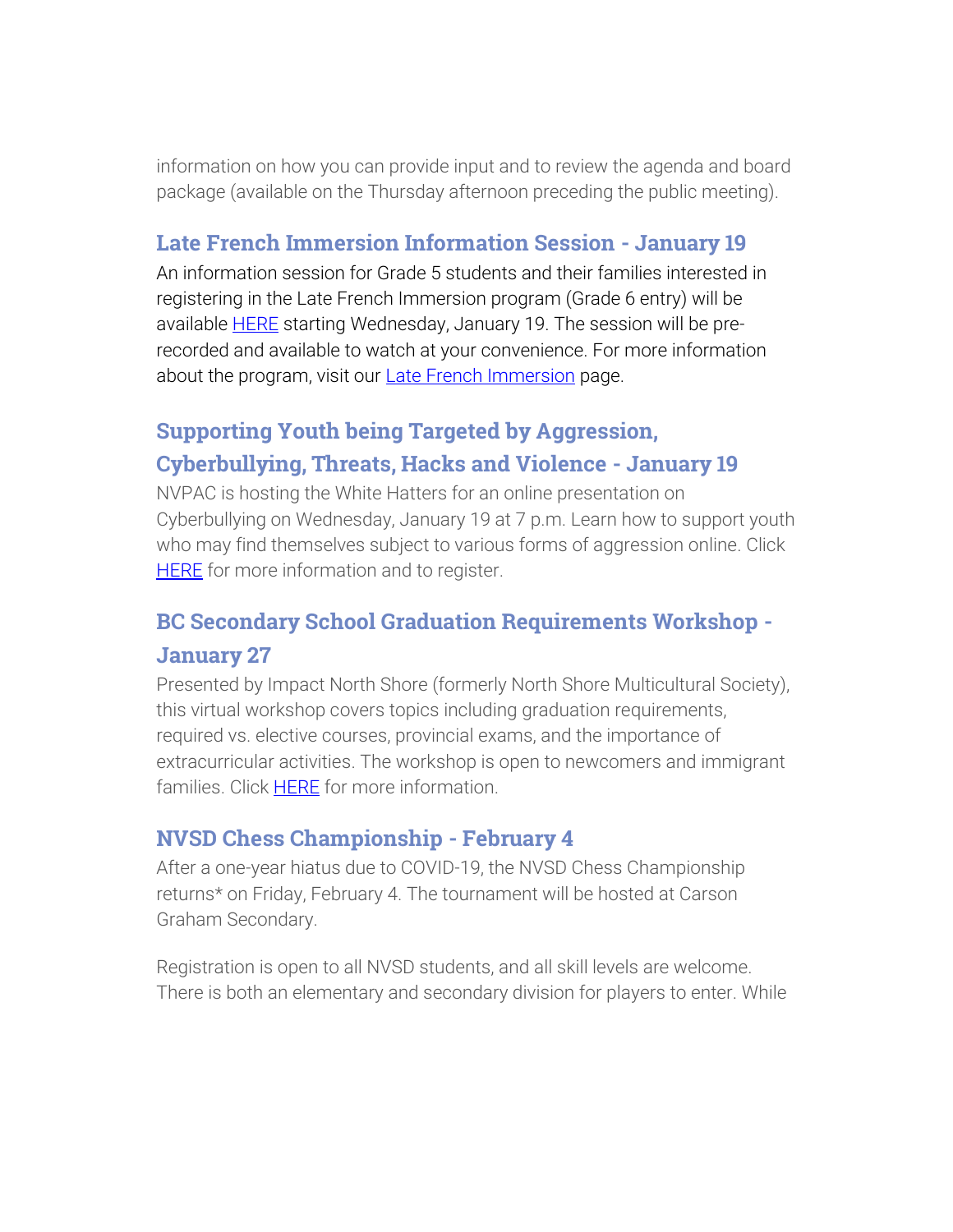there is no fee to enter, pre-registration is required as there is a maximum number of participants in each division.

COVID-19 health and safety measures will be in effect (click [HERE f](https://my44.sd44.ca/group/s5sqbj3/Pages/Covid-Safety-Measures.aspx#/=)or details). For more information and to register, click [HERE.](https://my44.sd44.ca/group/s5sqbj3/Pages/default.aspx#/=)

*\*Note: At this time, both the date and format of the tournament are to be determined. In addition, the elementary division is full. Those who have registered should expect to receive an update soon from the tournament chair.*

#### Explore & Create Saturday Art Program

Children aged 5 to 12 are invited to visit the Gordon Smith Gallery on Saturdays between 1 and 3 p.m. for art activities that are collage and drawing based and inspired by the current exhibition, [Beyond the Horizon.](https://www.sd44.ca/school/artistsforkids/Visit/Exhibitions/Pages/default.aspx#/=) Admission is by donation (\$5 suggestion per attendee) and parental/guardian supervision is required. Click [HERE](https://smithfoundation.co/engage/public-programs/) for more information.

#### Gordon Smith Gallery of Canadian Art: Beyond the Horizon

This year's fall exhibition, Beyond the Horizon, is an expression that encourages us to consider what is "farther than the possible limit of sight, beyond what we can foresee, know or anticipate." It is both visual – what we see – and conceptual – what we know. The horizon as a metaphor provides us with an opportunity to challenge and evaluate our own ways of knowing. The artists in this exhibition expand conventional uses of materials and explore modes of making through collaboration with other artists and the land. Click **HERE** for more information, including gallery hours.

#### Call for Norgate Food Initiatives

If you or someone you know is running a community food program or project in the Norgate neighbourhood and surrounding area, Table Matters would like to invite you to an event to connect and learn together about needs and opportunities. In addition, if your organization is already running a food-related or community-building event, Table Matters would love to hear if they could partner with you. For more information, visit Table Matter's **Neighbourhood**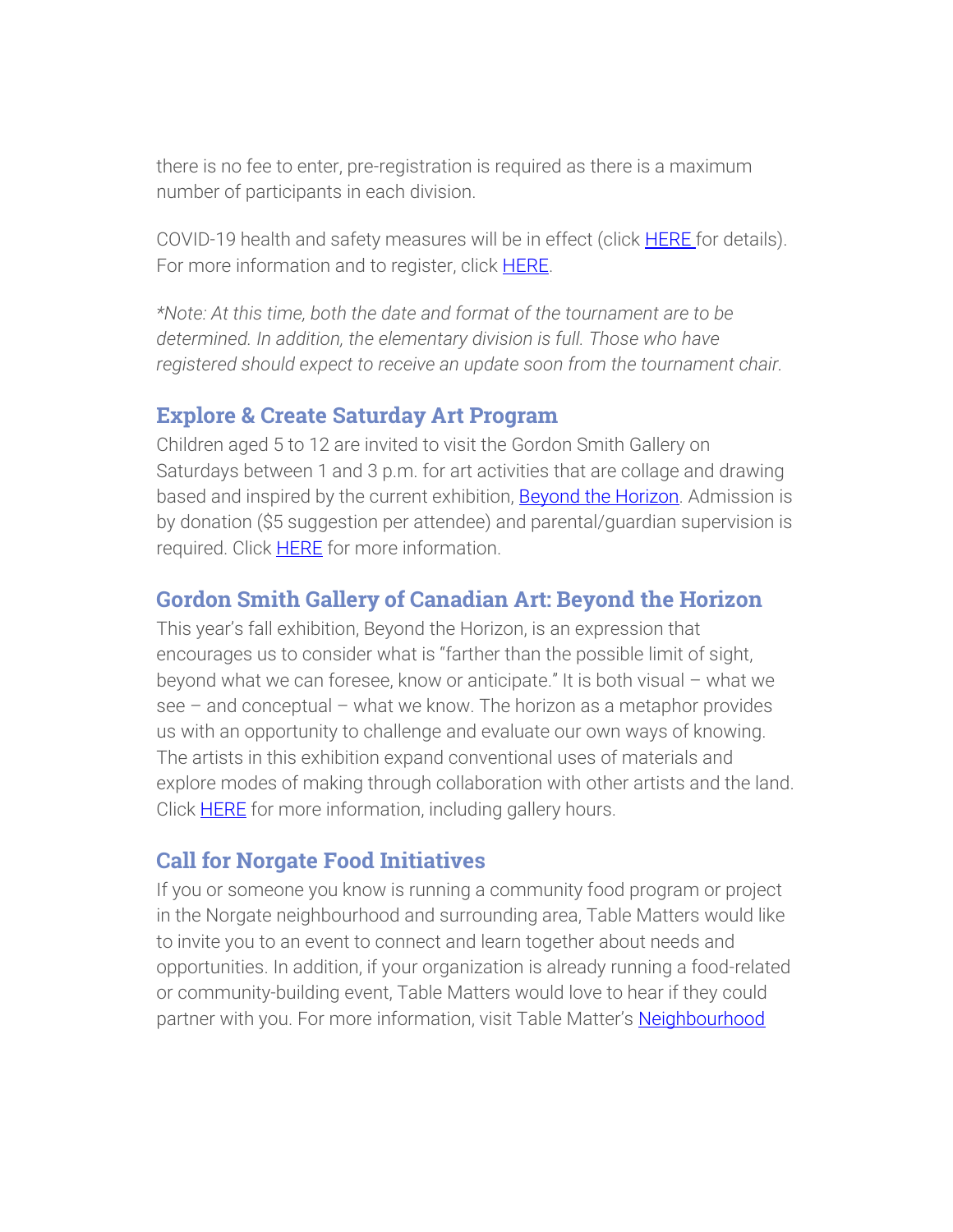[Food Collaborative Project](https://tablematters.ca/neighbourhood-food-collaborative/) or contact Meryn Corkery at [meryn.corkery@farmtoschoolbc.ca.](mailto:meryn.corkery@farmtoschoolbc.ca)

#### Research Study for Children ages 4 to 9

The Phono Lab in SFU's Linguistics Department is recruiting child participants for a research study that investigates how children learn complex sound patterns in English. Children between the ages of 4 and 9 will connect with the researchers for approximately 30 minutes over Zoom at a time that is convenient for your family. (This study does *not* require an in-person visit.) Children will play a few research "games" with research assistants and will receive stickers and a certificate for participating. For additional information or to enroll your child, please contact **phono@sfu.ca**; an informational poster is available [HERE.](https://www.sd44.ca/parents/Documents/SFU_Research_Recruitment_poster_4-9.pdf)

# **Registrations**

#### Elementary Band and Strings Program - Registration open

Elementary Band and Strings is a unique instrumental music program that complements the Ministry of Education's Arts Education curriculum and provides school-based instrumental instruction to students in Grades 5 – 7 for Band and Grades  $4 - 7$  for Strings.

Registration for the 2022/2023 school year runs from January 10 – March 4, 2022. While there is a Late Registration enrolment period, this is subject to program availability and class size at your child's school site, and is dependent on sufficient registrations received by March 4. More information, including program fees, is available **HERE**.

#### Academies – Information Sessions and Application Period

Our highly specialized academies are designed to enhance the overall student experience by providing learning environments that concentrate on a focal skill set. Students in Grades 8 to 12 work towards graduation while accelerating their knowledge and skill development in an area of interest that can form a foundation for successful post-graduation pursuits.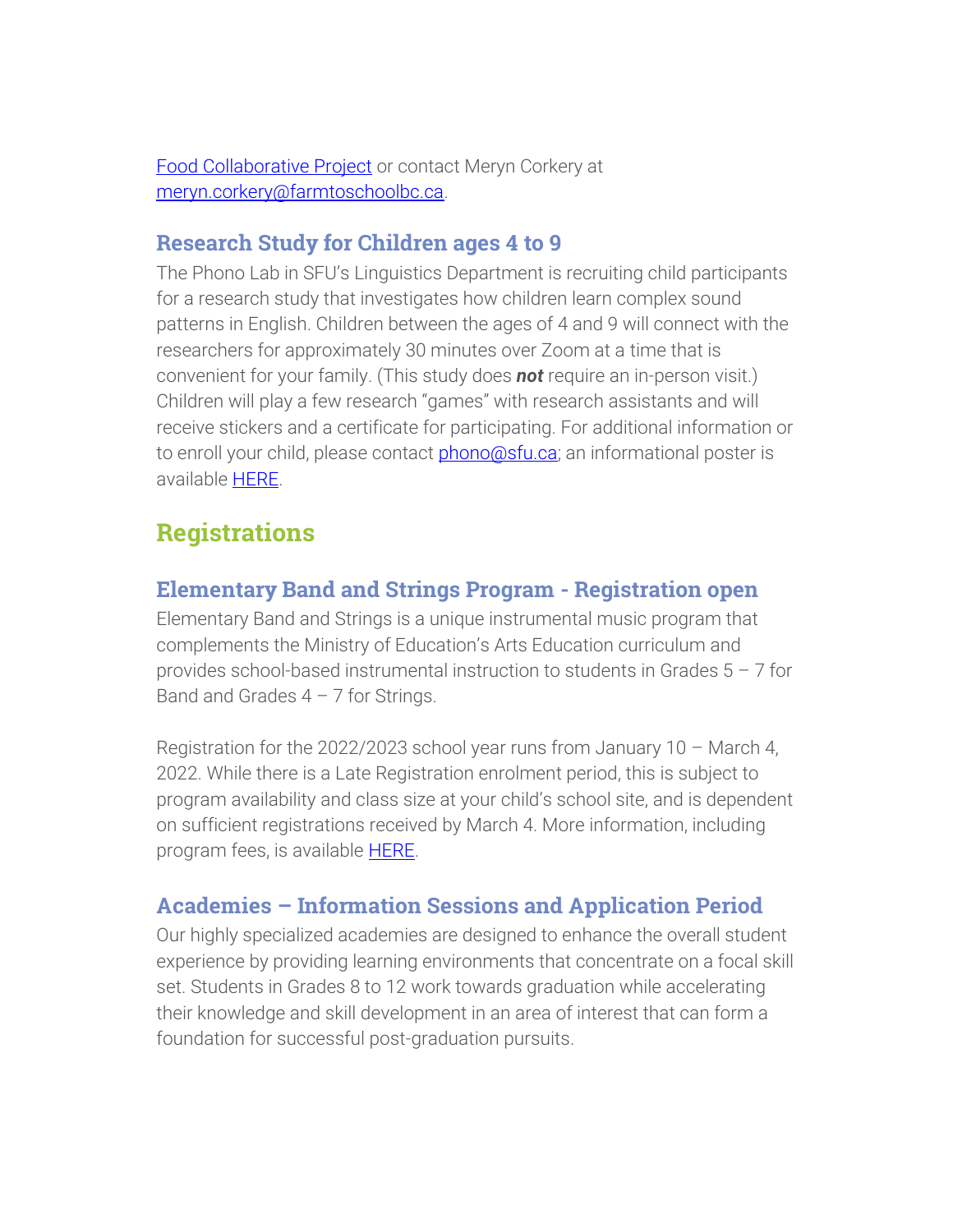The following Academies will be offered during the 2022/2023 school year, with online information session dates and times noted (please visit the Academy page for a direct link to the session).

- [Volleyball](https://www.sd44.ca/ProgramsServices/Academies/VolleyballAcademy/Pages/default.aspx#/=) (Information session: January 18 at 7 p.m.)
- New! [Rowing](https://www.sd44.ca/ProgramsServices/Academies/rowing/Pages/default.aspx#/=) (Information session: January 19, 6:30 p.m.)
- [Robotics \(Information session: January 19 at 7 p.m.\)](https://www.sd44.ca/ProgramsServices/Academies/Robotics,%20Mechatronics%20%26%20Digital%20Fabrication/Pages/default.aspx#/=)
- [Soccer](https://www.sd44.ca/ProgramsServices/Academies/SoccerAcademy/Pages/default.aspx#/=) (Information session: January 19 at 6 p.m. AND January 25 at 5 p.m.)
- [Dance](https://www.sd44.ca/ProgramsServices/Academies/Dance/Pages/default.aspx#/=) (Information session: January 20 at 6 p.m.)
- [Hockey Skills \(Information session: January 20 at 7 p.m.\)](https://www.sd44.ca/ProgramsServices/Academies/HockeyAcademy/Pages/default.aspx#/=)
- [AFK Studio Art](https://www.sd44.ca/ProgramsServices/Academies/AFKAcademy/Pages/default.aspx#/=) (Information session: January 24 at 7 p.m.)
- [Digital Media](https://www.sd44.ca/ProgramsServices/Academies/DigitalMedia/Pages/default.aspx#/=) (Information session: January 25 at 7 p.m.)
- [Digital Media Lite](https://www.sd44.ca/ProgramsServices/Academies/Digital%20Media%20Academy%20Lite/Pages/default.aspx#/=) (Information session: January 25 at 7 p.m.)
- [Field Hockey](https://www.sd44.ca/ProgramsServices/Academies/FieldHockey/Pages/default.aspx#/=) (Information session: January 26 at 7 p.m.)
- [Basketball](https://www.sd44.ca/ProgramsServices/Academies/Basketball/Pages/default.aspx#/=) (Information session: January 26 at 7 p.m.)

[Applications](https://www.sd44.ca/ProgramsServices/Academies/applicationswithdrawals/Pages/default.aspx#/=) will be accepted between January 19 to February 21, 2022.

Note: There are supplemental application requirements for the AFK Studio Art Academy, Digital Media Academy, Digital Media Academy Lite, and Hockey Skills Academy. Please check individual academy web pages for more information about the supplemental application requirements.

# Performance Learning Program Information Session – January 27

The Performance Learning Program (PLP) is an enhanced secondary program for students entering grades 8 to 12. With a focus on deeper learning, students master core academic content, think critically to solve complex problems, work collaboratively, communicate effectively, and develop academic and growth mindsets. An information session takes place on Thursday, January 27 at 7 p.m. Click [HERE](http://www.blog44.ca/plp/) for more information (the information session link will be provided on this page).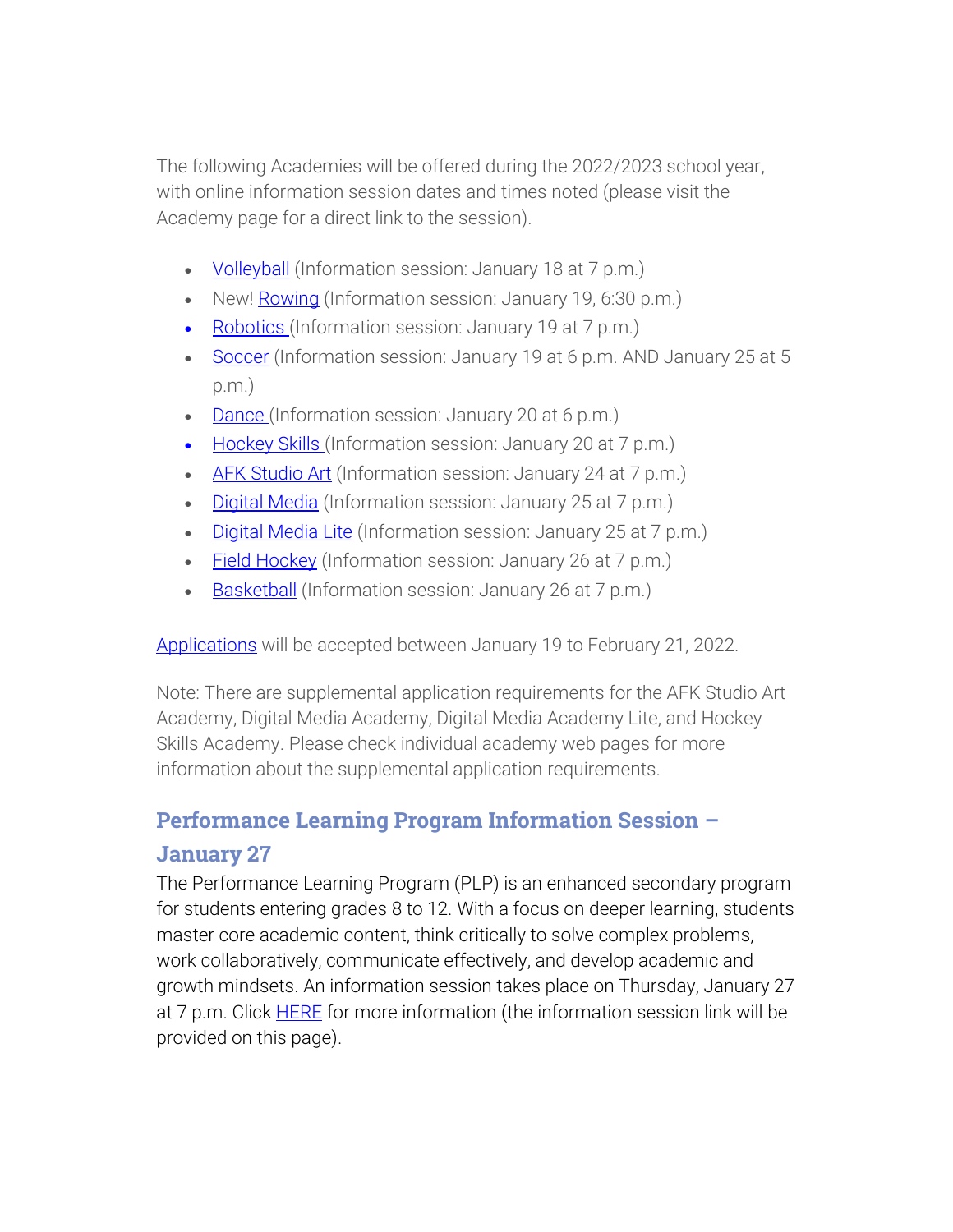# Kindergarten Registration

While registration for 2022/2023 kindergarten (children born in 2017) *priority placement* has ended, registration for kindergarten continues year-round. Registrations will be placed according to the date the registration was received and space and facilities availability.

Parents/legal guardians must book an appointment using our online booking system to register their child in person for kindergarten. Detailed instructions on the registration process, including forms and documentation required, are available [HERE.](https://www.sd44.ca/Schools/StudentRegistration/KindergartenRegistration/Pages/default.aspx#/=)

## New Registration and Transfer Requests for Grades 1 - 12

Priority placement for both new registrations and transfers for Grades 1 - 12 runs from January 17 to March 4 at 4 p.m. Visit the [2022/2023 Registrations](https://www.sd44.ca/Schools/StudentRegistration/2022-2023RegistrationsTransferRequests/Pages/default.aspx#/=)  [and Transfer Requests](https://www.sd44.ca/Schools/StudentRegistration/2022-2023RegistrationsTransferRequests/Pages/default.aspx#/=) page for detailed information.

## North Vancouver Online Learning (NVOL) - Registration open

NVOL provides students with rigorous, engaging, and interactive learning experiences. Students can choose to engage in their NVOL courses entirely remotely online or in a blended model of online and in-person interactions at our NVOL Centre. In addition, students can choose from a full suite of [courses](https://www.sd44.ca/school/onlinelearning/ProgramsServices/Courses/Pages/default.aspx#/=) from grades 8 through 12 in both English and French.

The French Immersion Online Course offerings allow students the opportunity to meet the requirements of their Diplôme de fin d'études secondaires en Colombie-Britannique online through L' École Virtuelle de Vancouver nord. Please see below for a complete list of our French Immersion course offerings.

#### *Grade 10*

- **Education au choix de carrière et de vie 10**
- **Français langue seconde Immersion 10**
- Sciences naturelles 10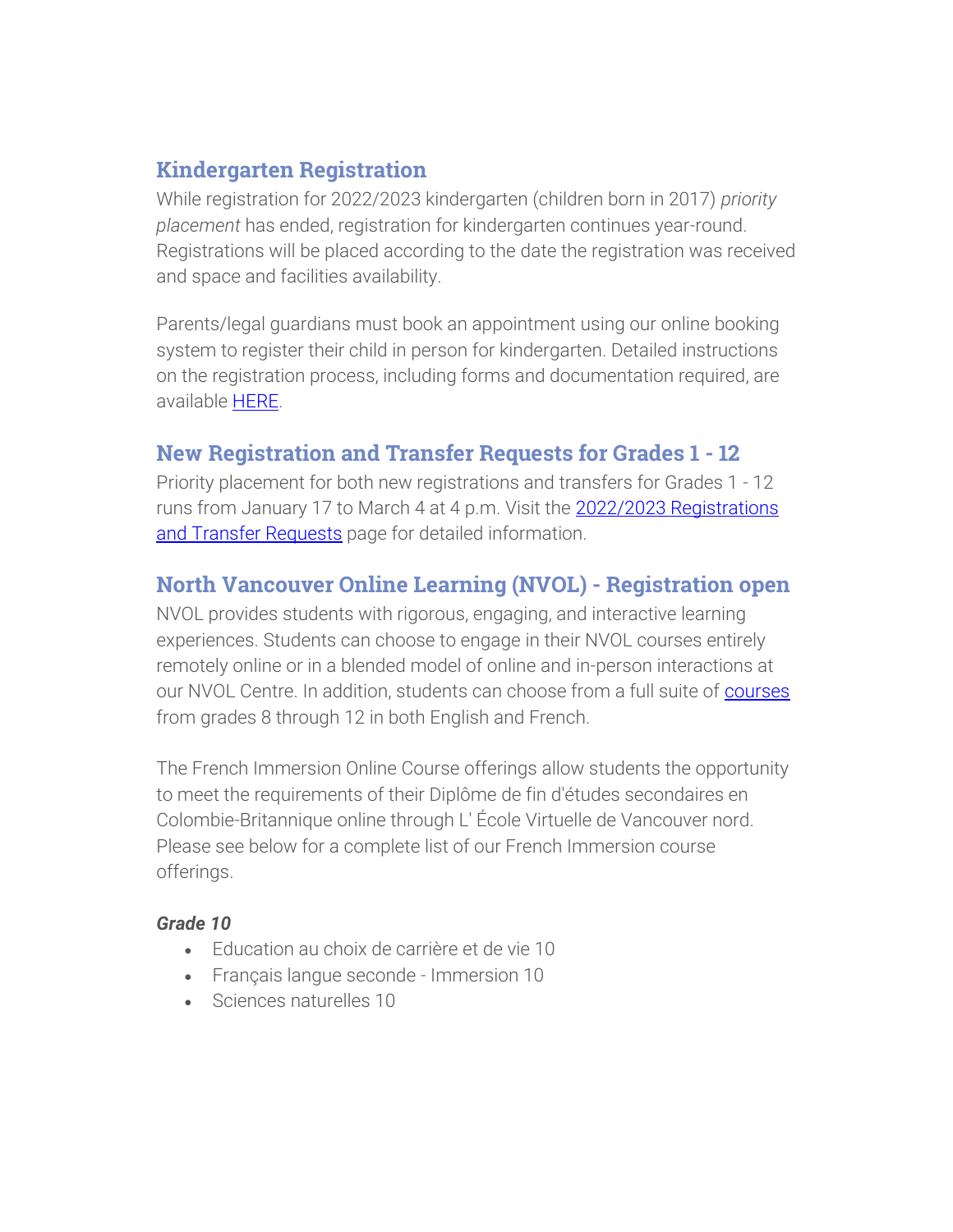#### *Grade 11*

- Explorations en sciences humaines et sociales 11
- Médias et communication numérique 11

#### *Grade 12*

• Français langue seconde - Immersion 12

#### *Online registration for NVOL is open; click [HERE](https://www.sd44.ca/school/onlinelearning/About/registration/Pages/default.aspx#/=) for more information.*

#### AFK's After School Art – Registration open + NEW class

Taught by art specialist teachers and assisted by secondary art students, AFK's After School Art classes provide students the opportunity to further their artistic ability and foster positive attitudes towards the visual arts. Registration for winter classes (virtual and in-person options available) is now open, including for the **new Drawing & Painting Magic class**. Visit the [Artists for](https://www.sd44.ca/school/artistsforkids/learn/afterschoolart/Pages/default.aspx#/=)  [Kids](https://www.sd44.ca/school/artistsforkids/learn/afterschoolart/Pages/default.aspx#/=) website for more information and to register. While you're there, be sure to check out the **artwork** created by students in the Fall 2021 After School Art Program.

#### IB Diploma Programme - Upcoming Key Dates

The International Baccalaureate Diploma Programme (DP) is an internationally recognized, rigorous university preparatory two-year program for students in Grades 11 and 12 that leads to a qualification that is widely recognized by the world's leading universities. It is offered at Carson Graham Secondary.

#### *Key Dates:*

- *February 15: DP information session* (virtual) for parents/guardians and prospective students. The meeting link will be posted on the [Diploma Programme](https://www.sd44.ca/school/carson/diplomaprogramme/Pages/Default.aspx#/=) web page in January.
- *February 16-17: "DP for a Day"* for prospective students to explore the program firsthand. They will meet IB coordinators, current cohort and DP teachers. Registration is open to all grade 10 students in North Vancouver and abroad. Please register via email to [Cora Pross.](mailto:cpross@sd44.ca)
- February 18: Application deadline. Students will submit a comprehensive application package, along with their grade 10 report